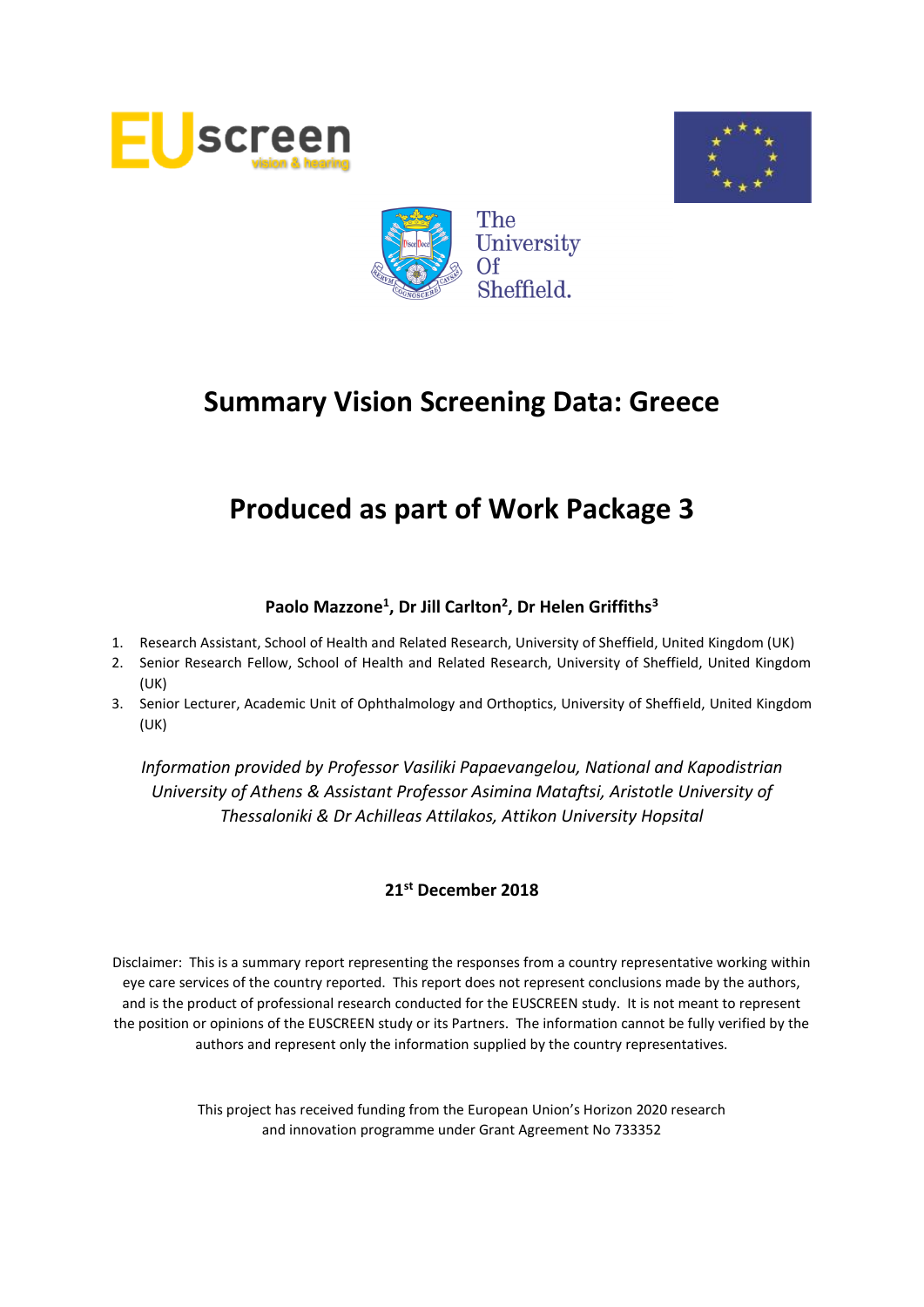### **Contents**

| $\mathbf{1}$             |                                             | <b>Glossary of Terms: Vision Screening</b><br>iii |    |  |  |  |
|--------------------------|---------------------------------------------|---------------------------------------------------|----|--|--|--|
| 2                        |                                             | Abbreviations<br>vi                               |    |  |  |  |
| 3                        | Population and Healthcare Overview          |                                                   |    |  |  |  |
| 4                        | Vision Screening Commissioning and Guidance |                                                   |    |  |  |  |
| 5<br>Screening programme |                                             |                                                   |    |  |  |  |
|                          | 5.1                                         | Vision screening - Preterm babies                 | 4  |  |  |  |
|                          | 5.2                                         | Vision screening - Birth to 3 months              | 4  |  |  |  |
|                          | 5.3                                         | Vision screening - 3 months to 36 months          | 4  |  |  |  |
|                          | 5.4                                         | Vision screening - 36 months to 7 years           | 4  |  |  |  |
| 6                        |                                             | <b>Automated Screening</b>                        | 9  |  |  |  |
| 7                        |                                             | Provision for Visually Impaired                   | 10 |  |  |  |
| 8                        |                                             | Knowledge of existing screening programme         | 11 |  |  |  |
|                          | 8.1                                         | Prevalence/Diagnosis                              | 11 |  |  |  |
|                          | 8.2                                         | Coverage/Treatment success                        | 11 |  |  |  |
|                          | 8.3                                         | Screening evaluation                              | 11 |  |  |  |
| 9                        |                                             | Costs of vision screening in children             | 12 |  |  |  |
|                          | 9.1                                         | Cost of vision screening                          | 12 |  |  |  |
|                          | 9.2                                         | Cost of treatment for amblyopia                   | 12 |  |  |  |
|                          | 9.3                                         | Cost of Treatment for strabismus                  | 12 |  |  |  |
|                          | 9.4                                         | Cost of treatment for cataract                    | 12 |  |  |  |
| 10                       |                                             | References                                        | 13 |  |  |  |

EUscreen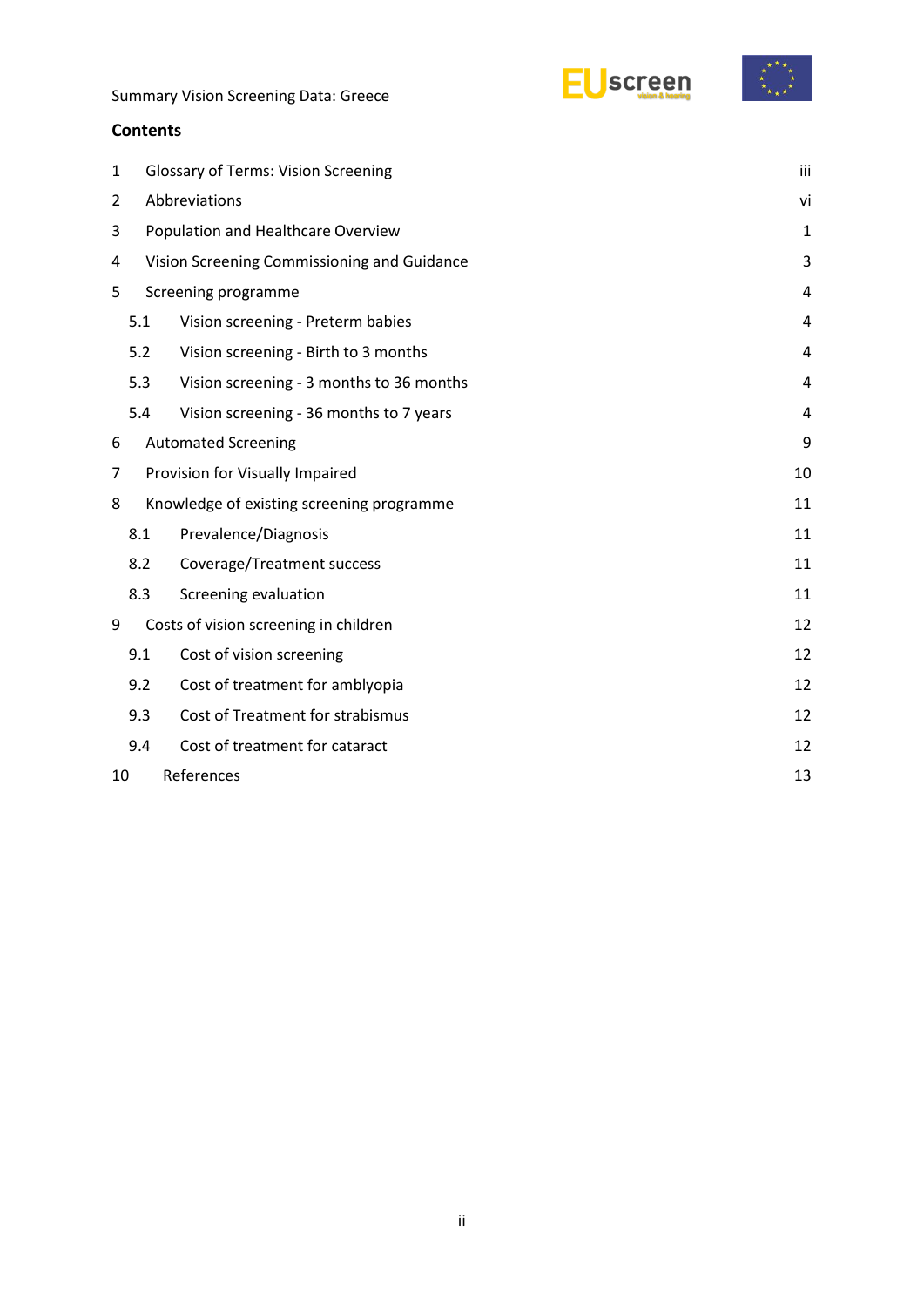



# <span id="page-2-0"></span>**1 Glossary of Terms: Vision Screening**

| <b>Abnormal test result</b> | A test result where a normal "pass" response could not be                                                                            |  |  |  |  |  |
|-----------------------------|--------------------------------------------------------------------------------------------------------------------------------------|--|--|--|--|--|
|                             | detected under good conditions. The result on screening                                                                              |  |  |  |  |  |
|                             | equipment may indicate "no response," "fail," or "refer."                                                                            |  |  |  |  |  |
| <b>Attendance rate</b>      | The proportion of all those invited for screening that are tested                                                                    |  |  |  |  |  |
|                             | and receive a result:                                                                                                                |  |  |  |  |  |
|                             |                                                                                                                                      |  |  |  |  |  |
|                             | Invited for screening includes all those that are offered<br>٠                                                                       |  |  |  |  |  |
|                             | the screening test.                                                                                                                  |  |  |  |  |  |
|                             | Tested and receive a result could be a "pass" or "referral<br>٠                                                                      |  |  |  |  |  |
|                             | to diagnostic assessment".                                                                                                           |  |  |  |  |  |
|                             |                                                                                                                                      |  |  |  |  |  |
|                             | Attendance rate provides information on the willingness of                                                                           |  |  |  |  |  |
|                             | families to participate in screening.                                                                                                |  |  |  |  |  |
| <b>Compliance with</b>      | The percentage of those who are referred from screening to a                                                                         |  |  |  |  |  |
| referral (percentage)       | diagnostic assessment that actually attend the diagnostic                                                                            |  |  |  |  |  |
|                             | assessment.                                                                                                                          |  |  |  |  |  |
|                             |                                                                                                                                      |  |  |  |  |  |
|                             | Percentage of compliance provides information on the                                                                                 |  |  |  |  |  |
|                             | willingness of families to attend the diagnostic assessment after                                                                    |  |  |  |  |  |
|                             | referral from screening.                                                                                                             |  |  |  |  |  |
|                             |                                                                                                                                      |  |  |  |  |  |
| Coverage                    | The proportion of those eligible for screening that are tested and                                                                   |  |  |  |  |  |
|                             | receive a result:                                                                                                                    |  |  |  |  |  |
|                             |                                                                                                                                      |  |  |  |  |  |
|                             | Eligible for screening includes those within the population<br>٠                                                                     |  |  |  |  |  |
|                             | that are covered under the screening or health care                                                                                  |  |  |  |  |  |
|                             | programme.                                                                                                                           |  |  |  |  |  |
|                             | Tested and receive a result could be a "pass" or "refer to                                                                           |  |  |  |  |  |
|                             | diagnostic assessment".                                                                                                              |  |  |  |  |  |
|                             |                                                                                                                                      |  |  |  |  |  |
|                             | Factors such as being offered screening, willingness to                                                                              |  |  |  |  |  |
|                             | participate, missed screening, ability to complete the screen, and                                                                   |  |  |  |  |  |
|                             | ability to document the screening results will influence the                                                                         |  |  |  |  |  |
|                             | coverage.                                                                                                                            |  |  |  |  |  |
| <b>False negatives</b>      | The percentage of children with a visual deficit (defined by the                                                                     |  |  |  |  |  |
|                             | target condition) that receive a result of "pass" during screening.                                                                  |  |  |  |  |  |
|                             |                                                                                                                                      |  |  |  |  |  |
|                             | Example: If 100 children with visual deficit are screened, and 1<br>child passes the screening, the percentage of false negatives is |  |  |  |  |  |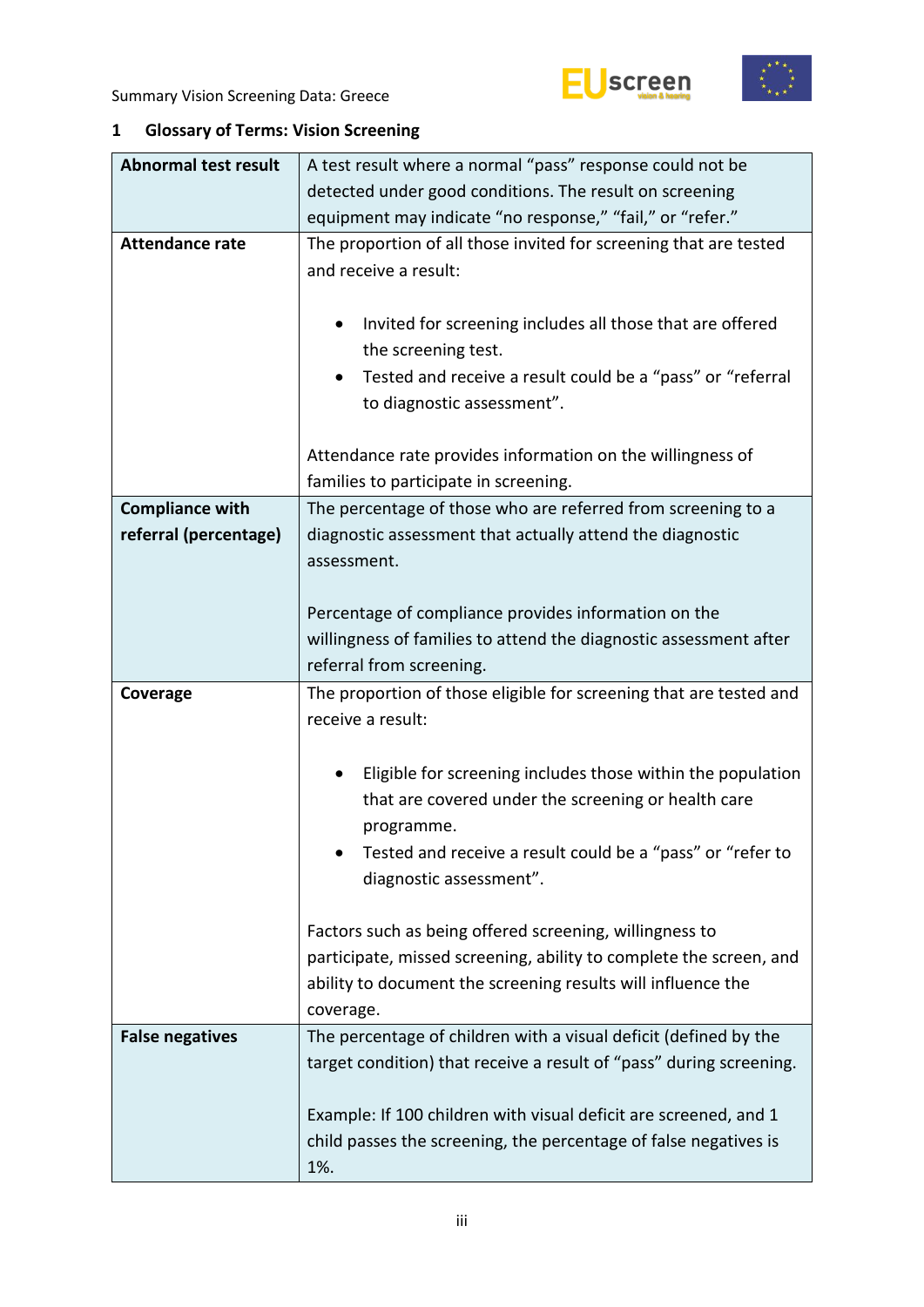





| <b>False positives</b>       | The percentage of children with normal vision that are referred                  |  |  |  |  |
|------------------------------|----------------------------------------------------------------------------------|--|--|--|--|
|                              | from screening to a diagnostic assessment.                                       |  |  |  |  |
| <b>Guidelines</b>            | Recommendations or instructions provided by an authoritative                     |  |  |  |  |
|                              | body on the practice of screening in the country or region.                      |  |  |  |  |
| <b>Vision screening</b>      | A person qualified to perform vision screening, according to the                 |  |  |  |  |
| professional                 | practice in the country or region.                                               |  |  |  |  |
| <b>Inconclusive test</b>     | A test result where a normal "pass" response could not be                        |  |  |  |  |
| result                       | detected due to poor test conditions or poor cooperation of the                  |  |  |  |  |
|                              | child.                                                                           |  |  |  |  |
| <b>Invited for screening</b> | Infants/children and their families who are offered screening.                   |  |  |  |  |
| <b>Outcome of vision</b>     | An indication of the effectiveness or performance of screening,                  |  |  |  |  |
| screening                    | such as a measurement of coverage rate, referral rate, number of                 |  |  |  |  |
|                              | children detected, etc.                                                          |  |  |  |  |
| Untreated amblyopia          | Those children who have not received treatment for amblyopia                     |  |  |  |  |
|                              | due to missed screening or missed follow-up appointment.                         |  |  |  |  |
| Persistent amblyopia         | Amblyopia that is missed by screening, or present after the child                |  |  |  |  |
|                              | has received treatment.                                                          |  |  |  |  |
| <b>Positive predictive</b>   | The percentage of children referred from screening who have a                    |  |  |  |  |
| value                        | confirmed vision loss.                                                           |  |  |  |  |
|                              |                                                                                  |  |  |  |  |
|                              |                                                                                  |  |  |  |  |
|                              | For example, if 100 babies are referred from screening for                       |  |  |  |  |
|                              | diagnostic assessment and 10 have normal vision and 90 have a                    |  |  |  |  |
|                              | confirmed visual defect, the positive predictive value would be                  |  |  |  |  |
|                              | 90%.                                                                             |  |  |  |  |
| <b>Prevalence</b>            | The percentage or number of individuals with a specific disease                  |  |  |  |  |
|                              | or condition. Prevalence can either be expressed as a percentage                 |  |  |  |  |
|                              | or as a number out of 1000 individuals within the same                           |  |  |  |  |
|                              | demographic.                                                                     |  |  |  |  |
| Programme                    | An organised system for screening, which could be based                          |  |  |  |  |
|                              | nationally, regionally or locally.                                               |  |  |  |  |
| Protocol                     | Documented procedure or sequence for screening, which could                      |  |  |  |  |
|                              | include which tests are performed, when tests are performed,                     |  |  |  |  |
|                              | procedures for passing and referring, and so forth.                              |  |  |  |  |
| <b>Quality assurance</b>     | A method for checking and ensuring that screening is functioning                 |  |  |  |  |
|                              | adequately and meeting set goals and benchmarks.                                 |  |  |  |  |
| <b>Referral criteria</b>     | A pre-determined cut-off boundary for when a child should be                     |  |  |  |  |
|                              | re-tested or seen for a diagnostic assessment.                                   |  |  |  |  |
| <b>Risk babies / Babies</b>  | All infants that are considered to be at-risk or have risk-factors               |  |  |  |  |
| at-risk                      | for vision defects/ophthalmic pathology according to the<br>screening programme. |  |  |  |  |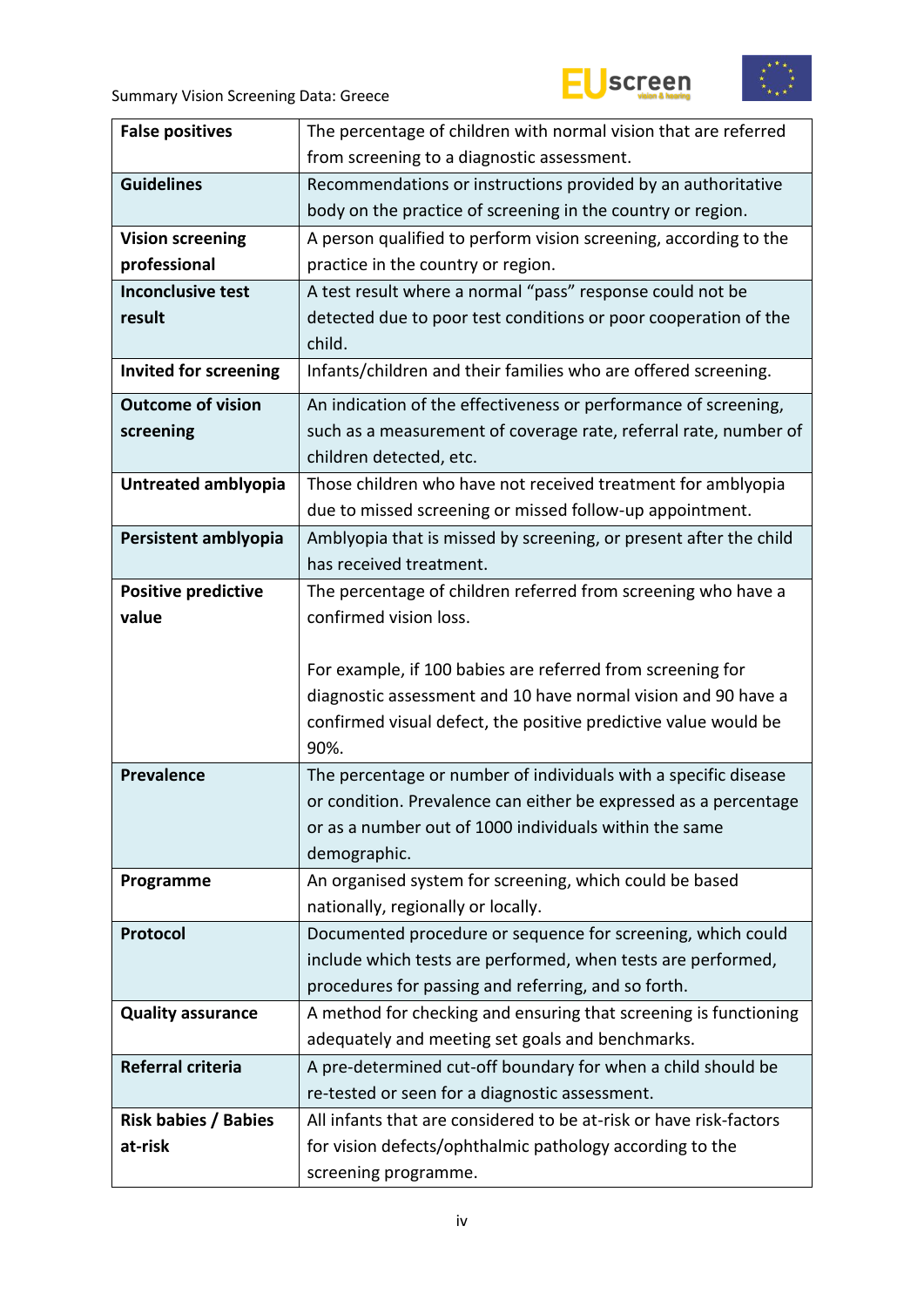



|                         | Two common risk factors are admission to the neonatal-intensive    |  |  |  |  |  |
|-------------------------|--------------------------------------------------------------------|--|--|--|--|--|
|                         | care unit (NICU) or born prematurely. However, other risk factors  |  |  |  |  |  |
|                         | for visual defects may also be indicated in the screening          |  |  |  |  |  |
|                         | programme.                                                         |  |  |  |  |  |
| Sensitivity             | The percentage of children with visual defects that are identified |  |  |  |  |  |
|                         | via the screening programme.                                       |  |  |  |  |  |
|                         |                                                                    |  |  |  |  |  |
|                         | For example, if 100 babies with visual defects are tested, and 98  |  |  |  |  |  |
|                         | of these babies are referred for diagnostic assessment and 2 pass  |  |  |  |  |  |
|                         | the screening, the sensitivity is 98%.                             |  |  |  |  |  |
| <b>Specificity</b>      | The percentage of children with normal vision that pass the        |  |  |  |  |  |
|                         | screening.                                                         |  |  |  |  |  |
|                         |                                                                    |  |  |  |  |  |
|                         | For example, if 100 babies with normal vision are tested, and 10   |  |  |  |  |  |
|                         | of these babies are referred for diagnostic assessment and 90      |  |  |  |  |  |
|                         | pass the screening, the specificity is 90%.                        |  |  |  |  |  |
| <b>Target condition</b> | The visual defect you are aiming to detect via the screening       |  |  |  |  |  |
|                         | programme.                                                         |  |  |  |  |  |
| Well, healthy babies    | Infants who are not admitted into the NICU or born prematurely     |  |  |  |  |  |
|                         | (born after a gestation period of less than 37 weeks).             |  |  |  |  |  |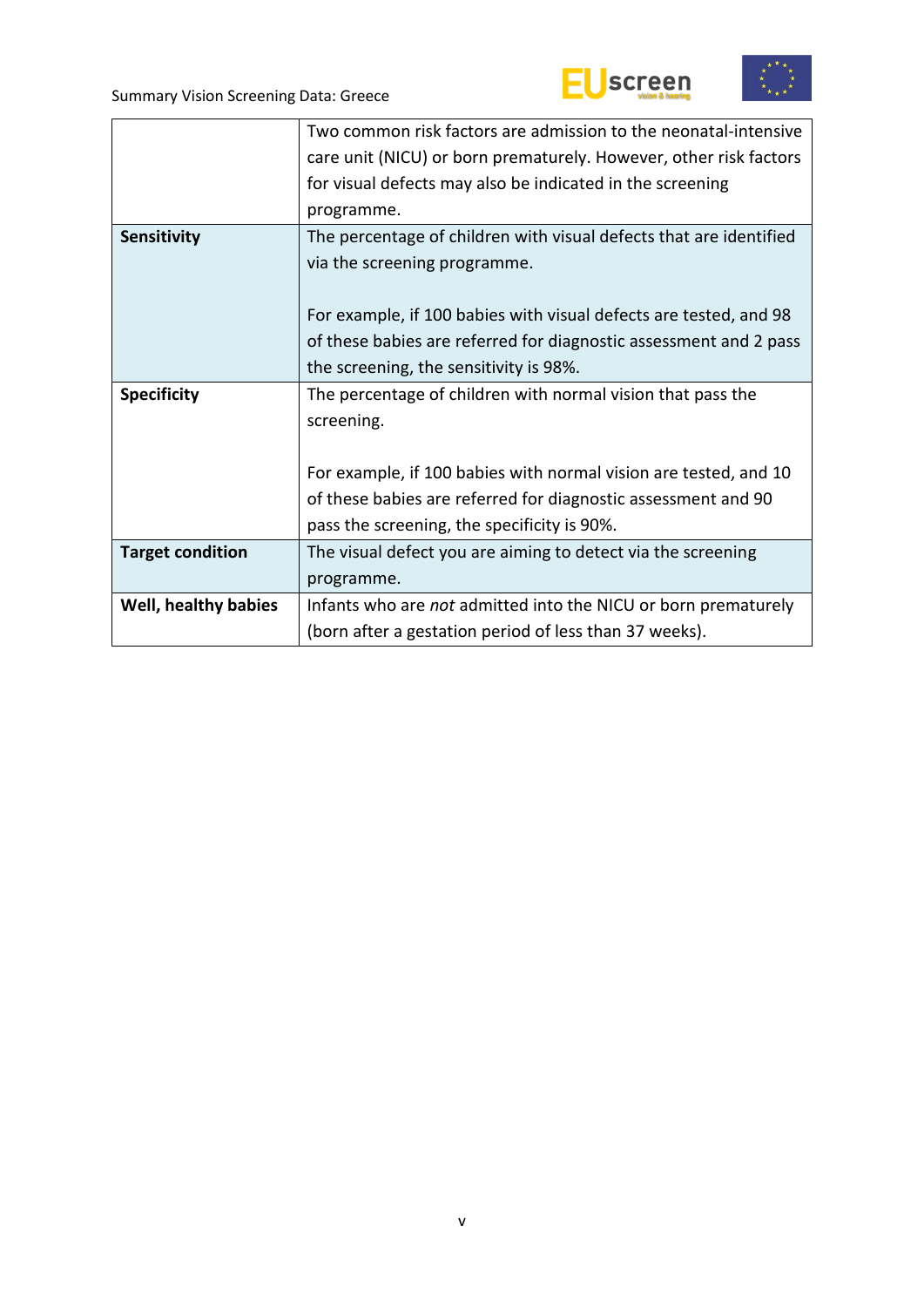



- <span id="page-5-0"></span>**2 Abbreviations ACT** Alternating Cover Test
- **AR** Autorefraction
- **AS** Automated Screening
- **CT** Cover Test
- **CV** Colour Vision
- **EI** Eye Inspection
- **EM** Eye Motility
- **Fix** Fixation
- **GDP** Gross Domestic Product
- **GP** General Practitioner
- **Hir** Hirschberg test
- **NICU** Neonatal-intensive care unit
- **PM** Pursuit Movements
- **PPP** Purchasing Power Parity
- **PR** Pupillary Reflexes
- **RE** Retinal Examination
- **ROP** Retinopathy of Prematurity
- **RR** Red Reflex Testing
- **SV** Stereopsis
- **VA** Visual Acuity
- **WHO** World Health Organisation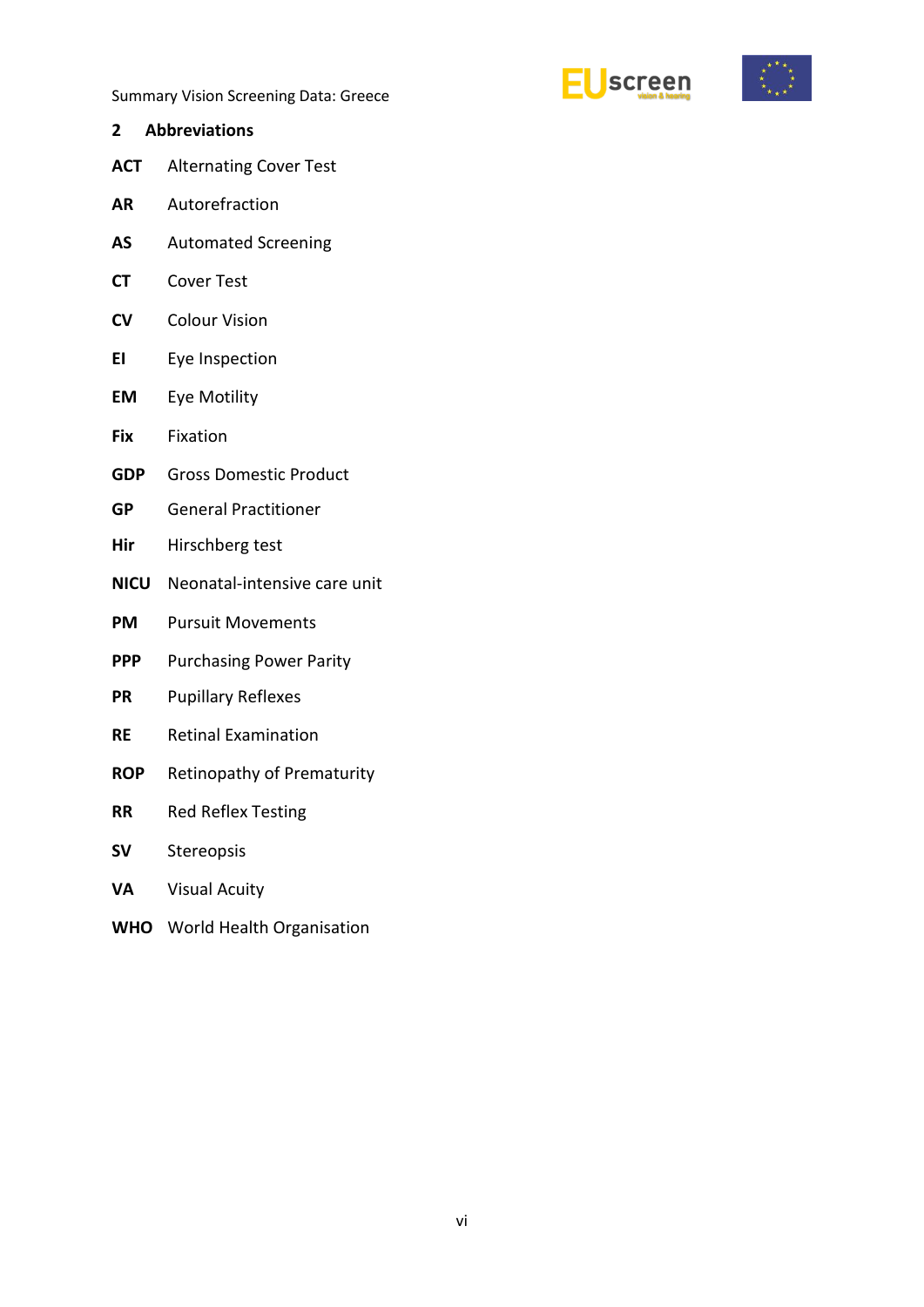

#### <span id="page-6-0"></span>**3 Population and Healthcare Overview**

The population of Greece is 10,760,421 (World Bank, 2018a) and a birth rate estimated at 8.6 births/1,000 population in 2016 (World Bank, 2018b). The change in population and birth rate from 1960 to 2017 is shown in Figure 1, graphs A and B respectively.

Greece has a reported population density of 84 people per square kilometre in 2017 and this has risen from 65 people per square kilometre in 1961 (World Bank, 2018c). Infant mortality in 2017 is estimated at 4.3 deaths/1,000 live births in total (World Bank, 2018d).

The average life expectancy in Greece is estimated at 81 years (World Bank, 2018e), with a death rate of 11 deaths/1,000 population in 2016 (World Bank, 2018f). Greece has a gross national income per capita (PPP int. \$, 2013) of \$25,000 (WHO, 2016). The estimated total expenditure on health per capita in 2014) was \$2,098 (Intl \$) and the total expenditure on health in 2014 as percentage of GDP was 8.1% (WHO, 2016).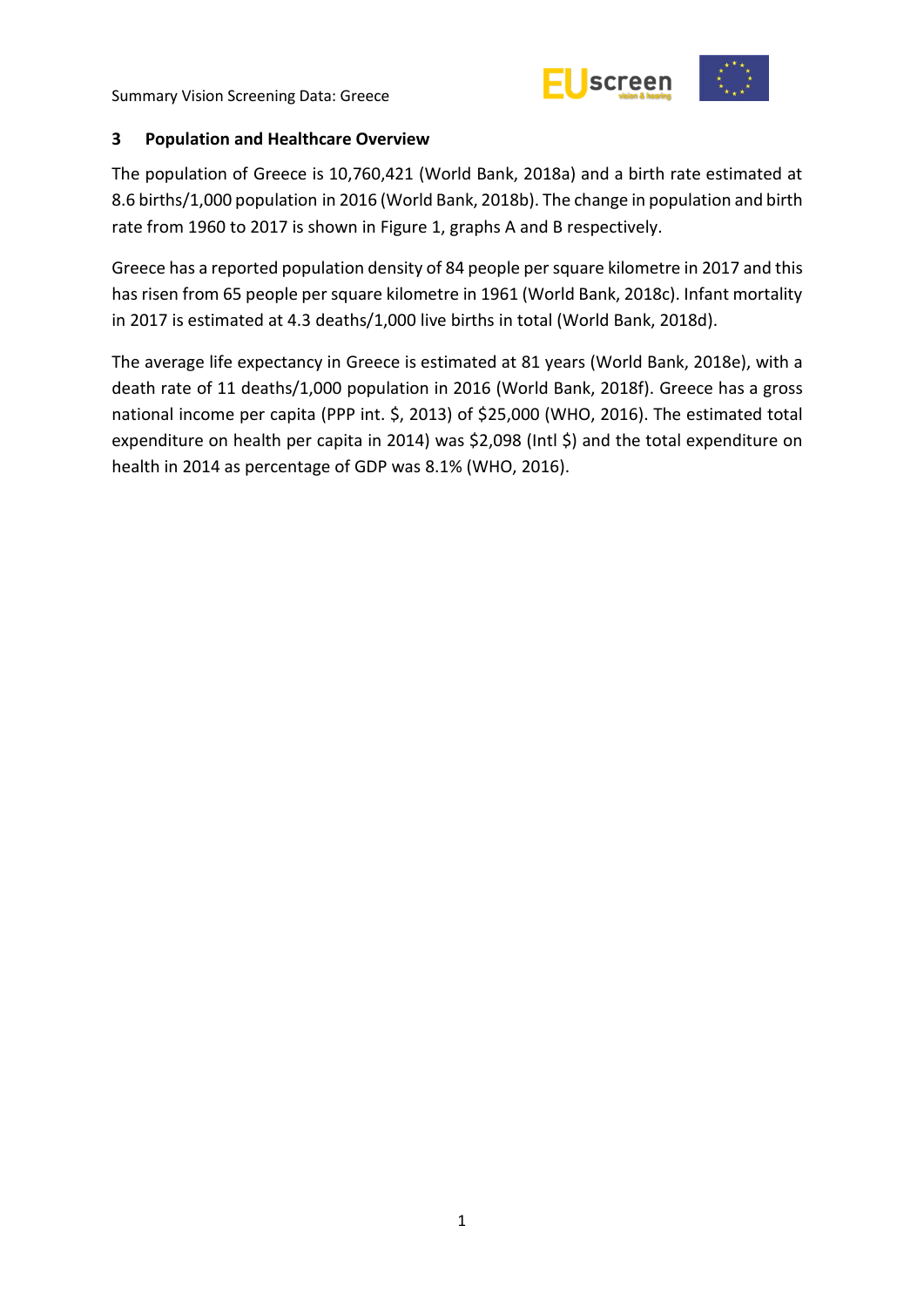

#### *Figure 1: Change in the Total Population and Birth Rate in Greece between 1960 and 2017*



*Source: Information sourced from World Bank (2018)*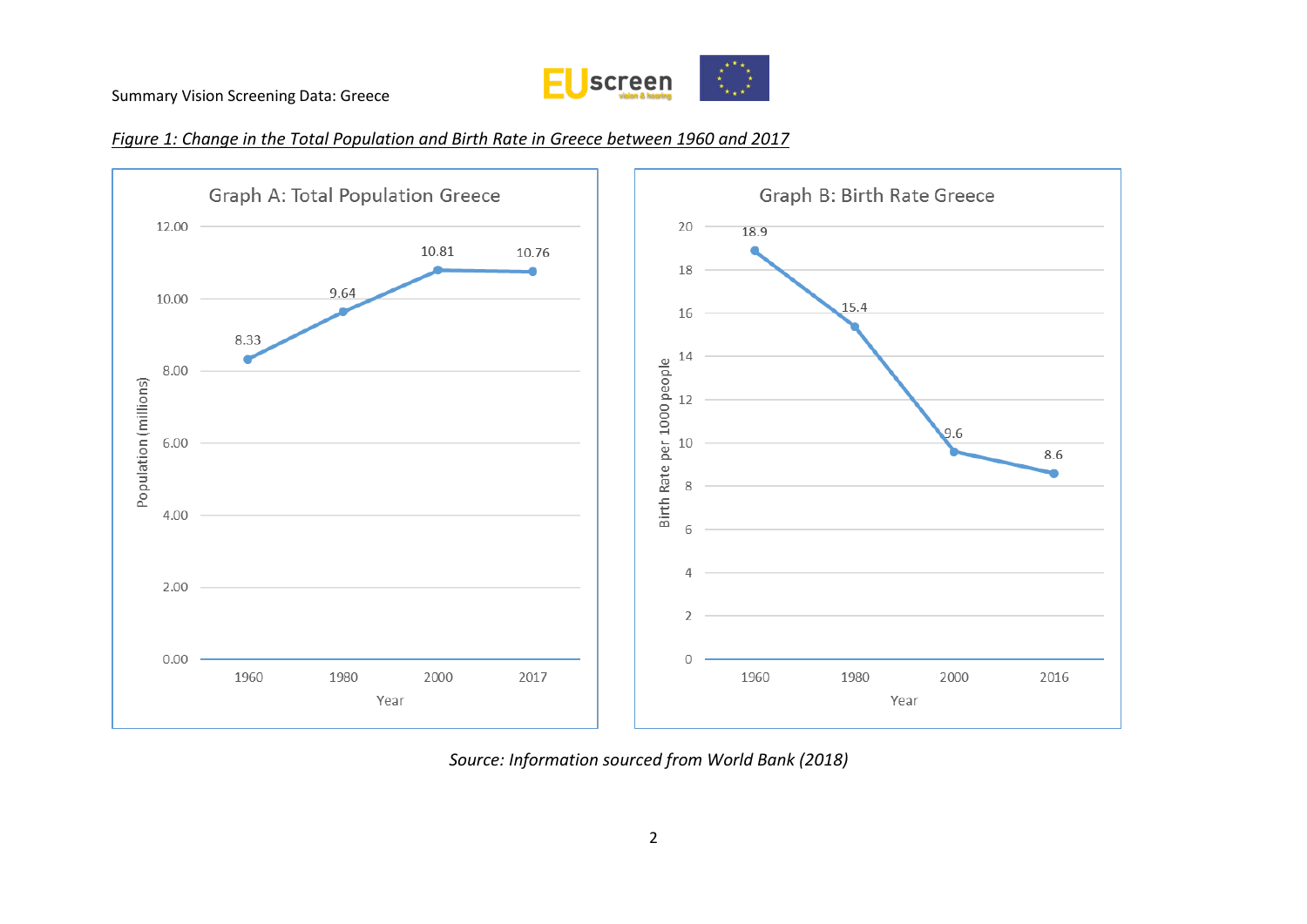

<span id="page-8-0"></span>

Vision screening in Greece is organised nationally, however, there is no specific programme, only guidelines that have been available since 2015. These guidelines were released by the Institute of Child Health, but were only accepted as national guidelines in 2018. Vision screening is not embedded into a general preventative child healthcare screening system. There are no regional differences. To date (October 2018) there have been no revisions of the guidelines.

Vision screening is free in public hospitals and primary care units, however, parents can opt to pay for screening in private practices. Vision screening is delivered by ophthalmologists, some paediatricians and general practitioners (GP) in public hospitals, primary care units and private practices. It is not known how many vision screening professionals there are per million population, but there are many more paediatricians and GPs that could perform vision screening. Nurses in primary care, practice assistants and nursery teachers have been identified as professionals that who do not currently screen, but could do so with additional training. Currently, there is no specific training for vision screeners available. There are no methods for quality monitoring imposed by the government and there has been no research carried out concerning vision screening in Greece.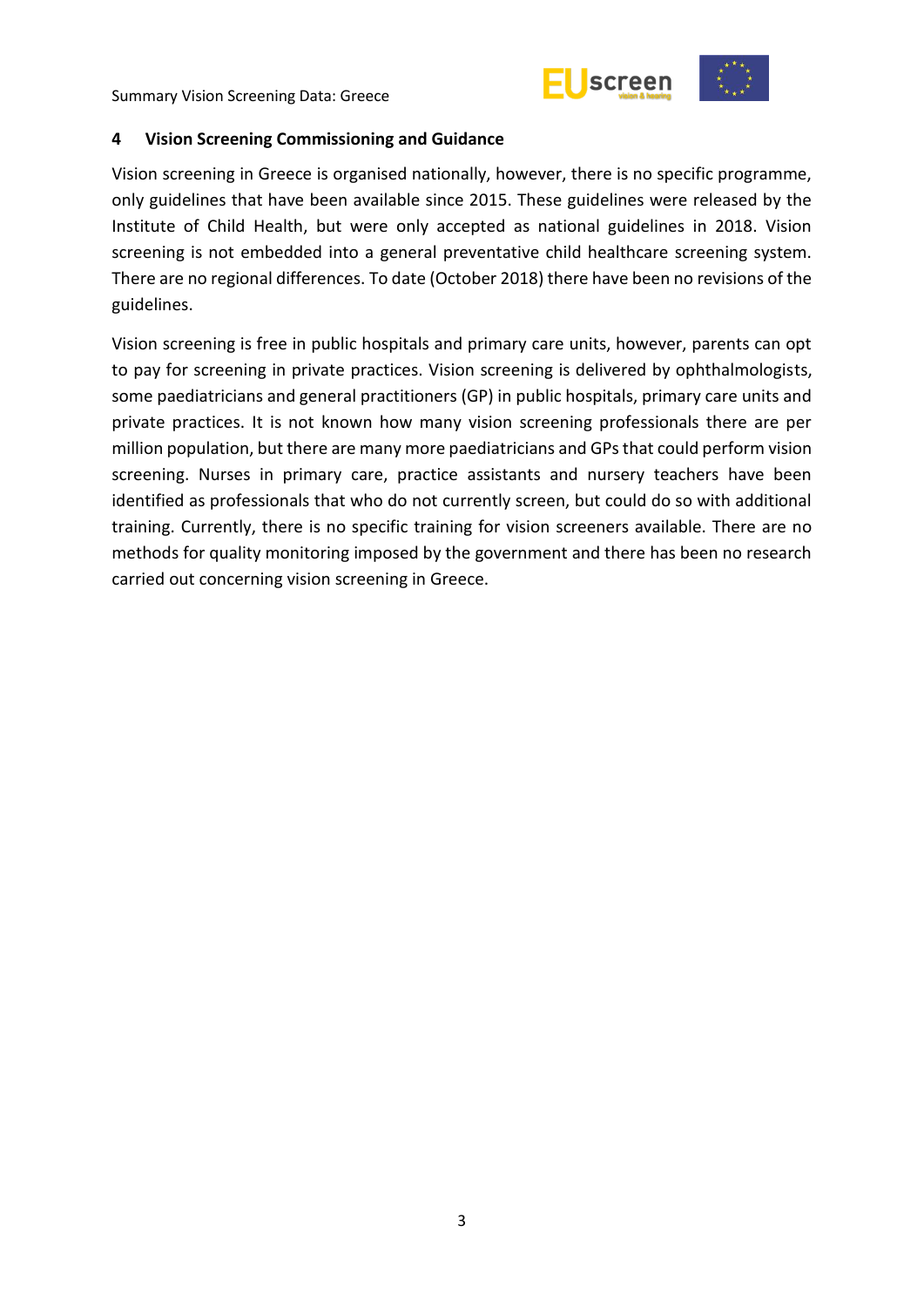

#### <span id="page-9-0"></span>**5 Screening programme**

The target conditions screened for are retinopathy of prematurity, congenital eye disorders, reduced visual acuity and amblyopia. The health care professionals delivering vision screening, venue for screening and tests used vary depending on the age of the child. Specific details of the screening offered within each age group are described more fully in sections 5.1 to 5.4 below.

# <span id="page-9-1"></span>*5.1 Vision screening - Preterm babies*

Preterm babies up to the age of 3 months are screened by an ophthalmologist in either a hospital or a private clinic. The tests conducted at this age include eye inspection, fixation, red reflex testing, eye motility, Hirschberg test, retinal examination, pursuit movements and pupillary reflexes.

## <span id="page-9-2"></span>*5.2 Vision screening - Birth to 3 months*

Well, healthy babies up to the age of 3 months are screened by either a paediatrician or an ophthalmologist in a child healthcare centre, primary care unit or private clinic. Babies are screened three times: at birth, at 1 to 2 weeks and at 2 months of age. Parents choose the paediatrician or venue. The tests conducted at this age include eye inspection, fixation, red reflex testing, eye motility, Hirschberg test, retinal examination, pursuit movements and pupillary reflexes. Babies are referred for further diagnostic examination after one abnormal test result. Decisions about repeat screening or referral for diagnostic testing in those with inconclusive results or poor cooperation is at the discretion of the doctor.

# <span id="page-9-3"></span>*5.3 Vision screening - 3 months to 36 months*

Children aged 3 to 36 months are screened by either a paediatrician or an ophthalmologist in hospital, private clinic or primary care unit. Parents choose the paediatrician and venue. The tests conducted at this age include eye inspection, fixation, red reflex testing, eye motility, Hirschberg test, retinal examination, pursuit movements, pupillary reflexes, cover test, alternating cover test and colour vision. Children are referred for further diagnostic examination after one abnormal test result. Decisions about repeat screening or referral for diagnostic testing in those with inconclusive results or poor cooperation is at the discretion of the doctor.

#### <span id="page-9-4"></span>*5.4 Vision screening - 36 months to 7 years*

Children aged 36 months up to 7 years are screened by either a paediatrician or an ophthalmologist and sometimes a GP in a hospital, primary care unit or private clinic. Parents choose the paediatrician and venue. The tests conducted at this age include eye inspection, fixation, red reflex testing, eye motility, Hirschberg test, retinal examination, pursuit movements, pupillary reflexes, cover test, alternating cover test, colour vision and visual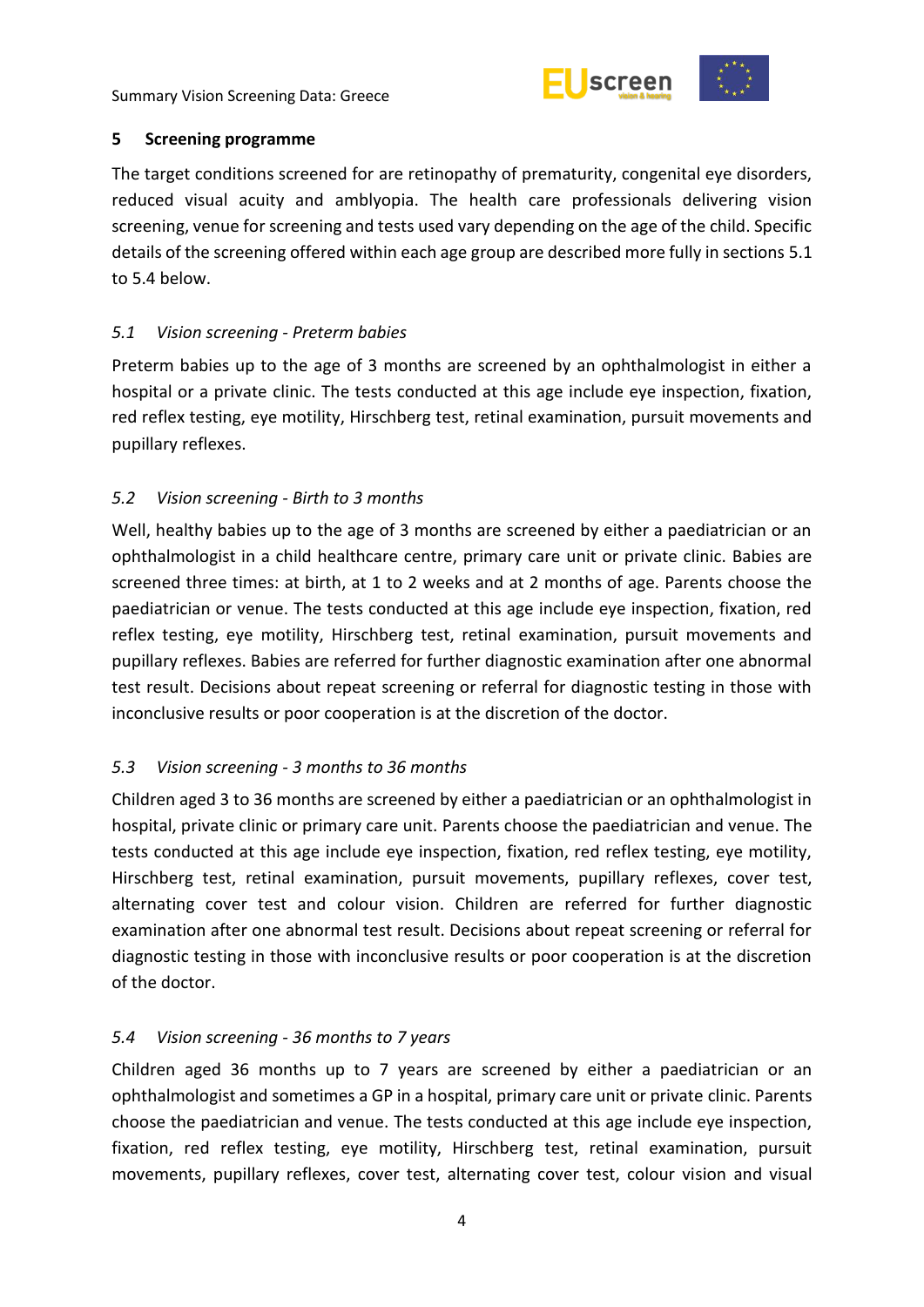



acuity measurement. Only paediatric ophthalmologists, and very rarely general ophthalmologists will test visual acuity in 3.5 year-olds. A full eye examination will be performed at the same time in an ophthalmology clinic. No acuity testing is regularly performed elsewhere. Children are referred for further diagnostic examination after one abnormal test result. Decisions about repeat screening or referral for diagnostic testing in those with inconclusive results or poor cooperation is at the discretion of the doctor.

In children above 3.5 years of age only a paediatric ophthalmologist will perform retinal examination and automated screening. Referral is necessary if they fail to pass the visual acuity screening or in the presence of abnormal examination (red reflex, motility, reflexes, cover test).

Visual acuity is measured for the first time between 3.5 and 5 years of age using Lea Symbols, or HOTV. Vision screening is repeated between the ages of 5 to 6 years and then again at 7 to 8 years, 9 years, 11 to 12 years, 14 to 15 years and 17 to 18 years using ETDRS, Snellen, Sloan, Lea Symbols or HOTV. Referral criteria:

- <0.2 LogMAR in one or both eyes (<6/9.5 Snellen, 0.63 decimal)
- 2 lines difference between the 2 eyes
- Inability of the examiner to evaluate visual acuity.

Visual acuity assessment is usually performed by general ophthalmologists, the majority of which use decimal non-log-scaled non-crowded visual acuity charts. A large proportion of paediatric ophthalmologists also use decimal non-log-scaled non-crowded visual acuity charts.

The recommendations published in 2015 recommend logMAR testing (crowded or uncrowded), but ophthalmologists do not always follow these recommendations. Only LEA symbols or HOTV are recommended for visual screening in children 3.5 to 5 years old. ETDRS, Snellen, Sloan, LEA numbers or HOTV are recommended for VA testing, in older children. The test used depends on clinician's choice and the child's age.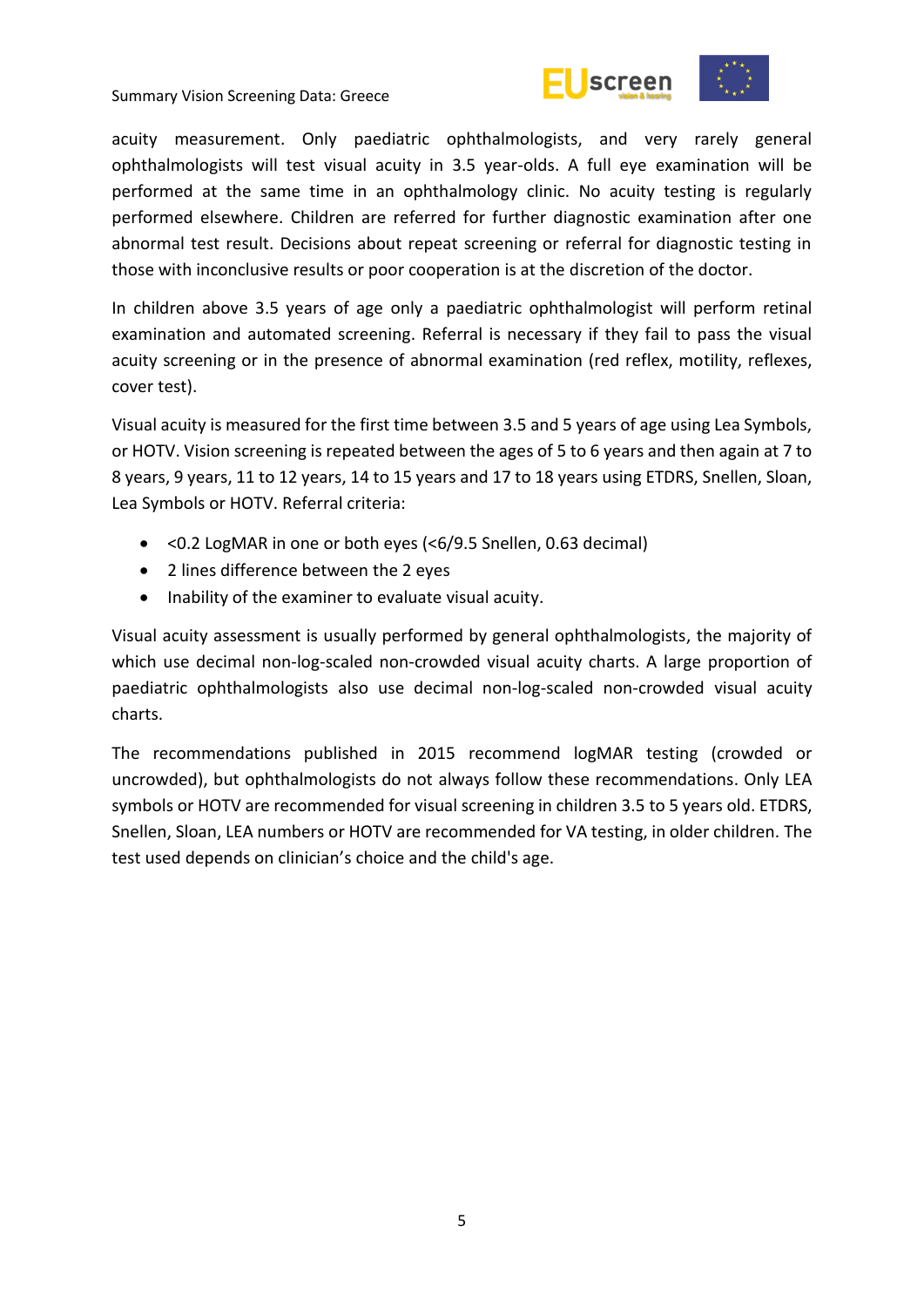

**Table 1:** Healthcare professionals who conduct vision screening in each age group

| Table 1        | Paediatrician | Ophthalmologist | GP             |
|----------------|---------------|-----------------|----------------|
| Preterm babies | ✓             | $\checkmark$    | $\pmb{\times}$ |
| 0 to 3 months  | ✓             | ✓               | $\pmb{\times}$ |
| 3 to 36 months | ✓             |                 | $\pmb{\times}$ |
| 3 to 7 years   | ✓             | $\checkmark$    | ✓              |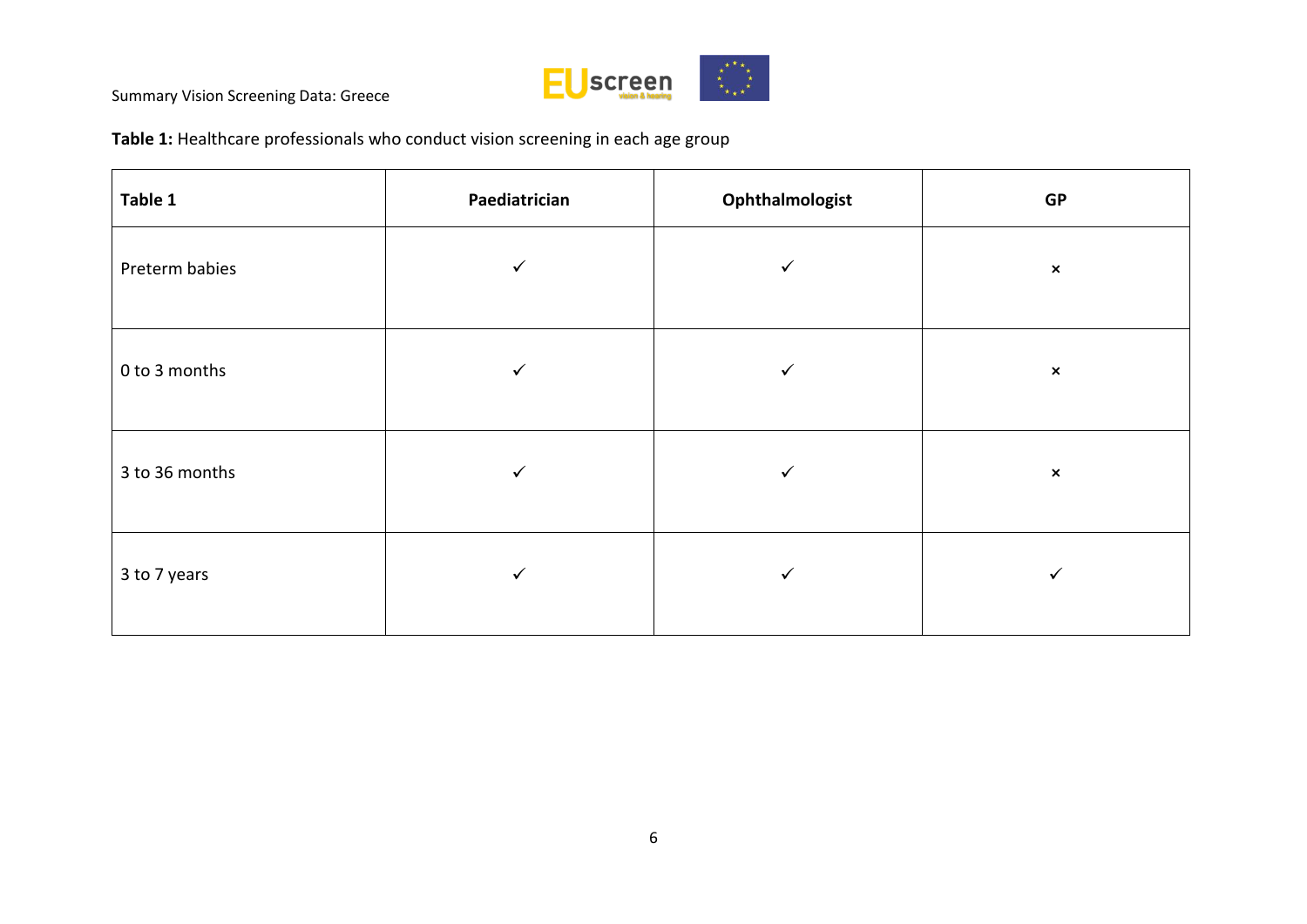

| Table 2           | EI           | <b>Fix</b>   | RR           | EM           | Hir          | <b>RE</b>    | PM           | <b>PR</b>    | <b>CT</b>      | <b>ACT</b>     | CV             | <b>VA</b>                 |
|-------------------|--------------|--------------|--------------|--------------|--------------|--------------|--------------|--------------|----------------|----------------|----------------|---------------------------|
| Preterm<br>babies | $\checkmark$ | $\checkmark$ | $\checkmark$ | $\checkmark$ | $\checkmark$ | $\checkmark$ | $\checkmark$ | $\checkmark$ | $\pmb{\times}$ | $\pmb{\times}$ | $\pmb{\times}$ | $\boldsymbol{\mathsf{x}}$ |
| 0 to 3 months     | $\checkmark$ | $\checkmark$ | $\checkmark$ | $\checkmark$ | $\checkmark$ | $\checkmark$ | $\checkmark$ | $\checkmark$ | $\pmb{\times}$ | $\pmb{\times}$ | $\pmb{\times}$ | $\boldsymbol{\mathsf{x}}$ |
| 3 to 36<br>months | $\checkmark$ | $\checkmark$ | $\checkmark$ | $\checkmark$ | $\checkmark$ | $\checkmark$ | $\checkmark$ | $\checkmark$ | $\checkmark$   | $\checkmark$   | $\checkmark$   | $\pmb{\times}$            |
| 3 to 7 years      | $\checkmark$ | $\checkmark$ | $\checkmark$ | $\checkmark$ | $\checkmark$ | $\checkmark$ | $\checkmark$ | $\checkmark$ | $\checkmark$   | $\checkmark$   | $\checkmark$   |                           |

**Table 2:** Vision screening tests used in vision screening for each age group

**Key**: EI: Eye inspection; Fix: Fixation; RR: Red reflex testing; EM: Eye motility; Hir: Hirschberg; RE: Retinal examination; PM: Pursuit movements; PR: Pupillary reflexes; CT: Cover test; ACT: Alternating cover test; CV: Colour vision; VA: Visual acuity measurement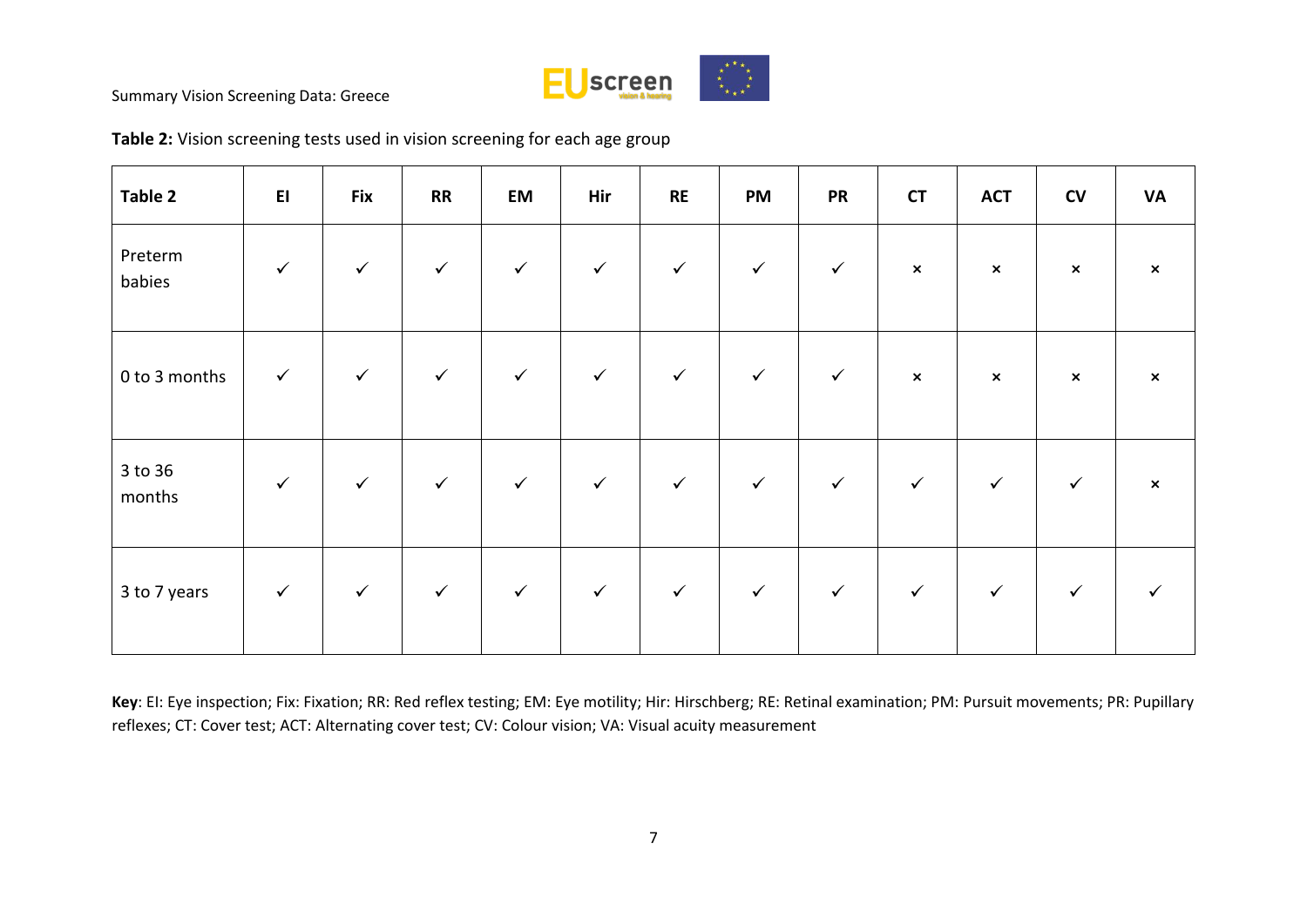

**Table 3:** Location of vision screening for each age group

| Table 3        | Hospital       | <b>Child Healthcare Centre</b> | <b>Primary Care Unit</b> | <b>Private Clinic</b> |
|----------------|----------------|--------------------------------|--------------------------|-----------------------|
| Preterm babies | ✓              | $\pmb{\times}$                 | $\pmb{\times}$           | ✓                     |
| 0 to 3 months  | $\pmb{\times}$ | ✓                              | ✓                        |                       |
| 3 to 36 months | ✓              | $\pmb{\times}$                 | ✓                        |                       |
| 3 to 7 years   | ✓              | $\pmb{\times}$                 | $\checkmark$             | ✔                     |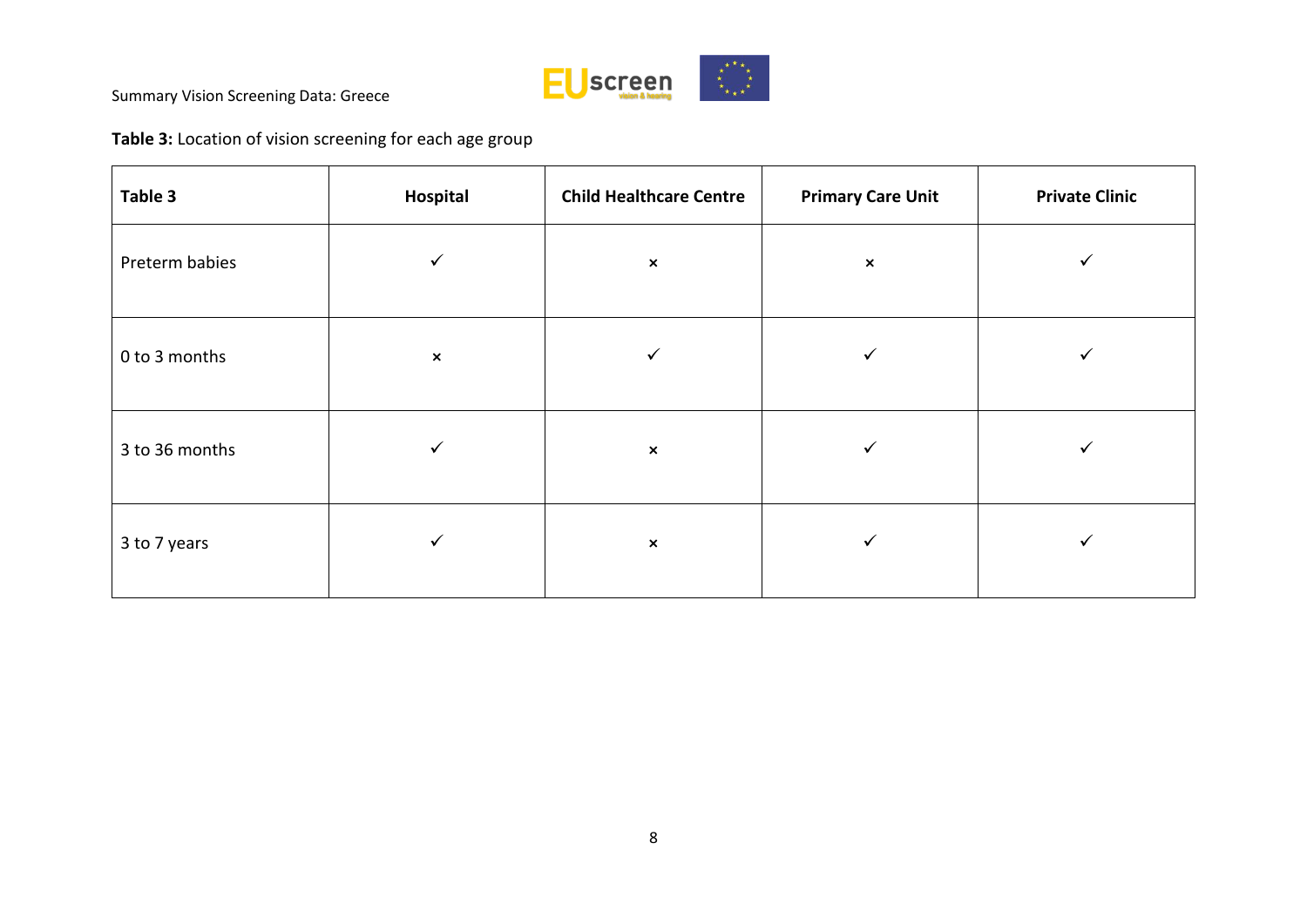

#### <span id="page-14-0"></span>**6 Automated Screening**

Automated vision screening is achieved using handheld, portable devices designed to detect presence of refractive error from 6 months of age. It provides objective results and is used to detect amblyopic risk factors. This differs from other methods used to screen children for amblyopia which focus on detection of the actual condition and the resulting visual loss. No automated screening is used in Greece.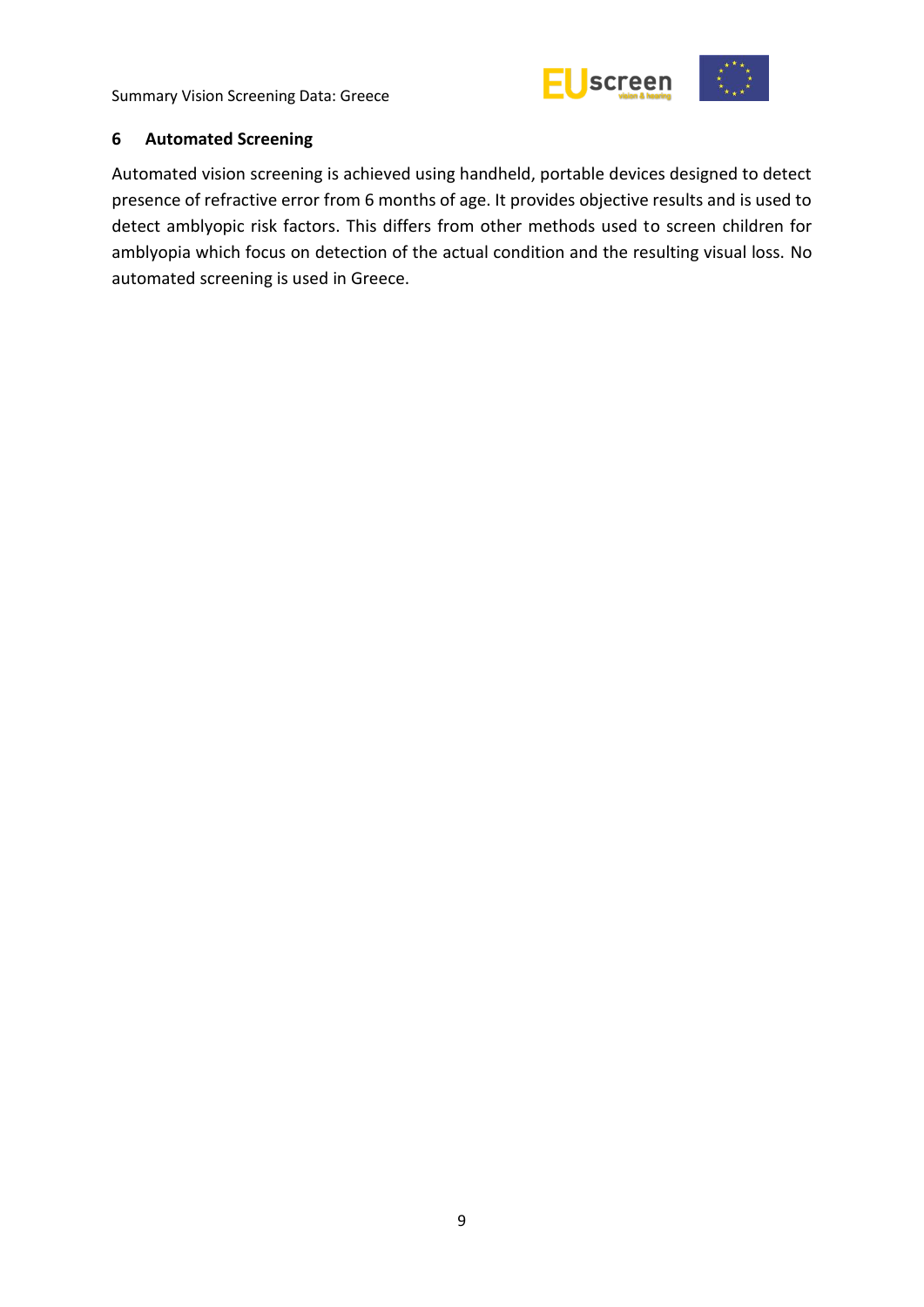

## <span id="page-15-0"></span>**7 Provision for Visually Impaired**

In Greece, there are 8 schools for blind or severely visually impaired children. The total number of children that attend these 8 schools is 124. The costs per child for these schools is not known. It is not known if there is special support for visually impaired children who attend regular mainstream primary school.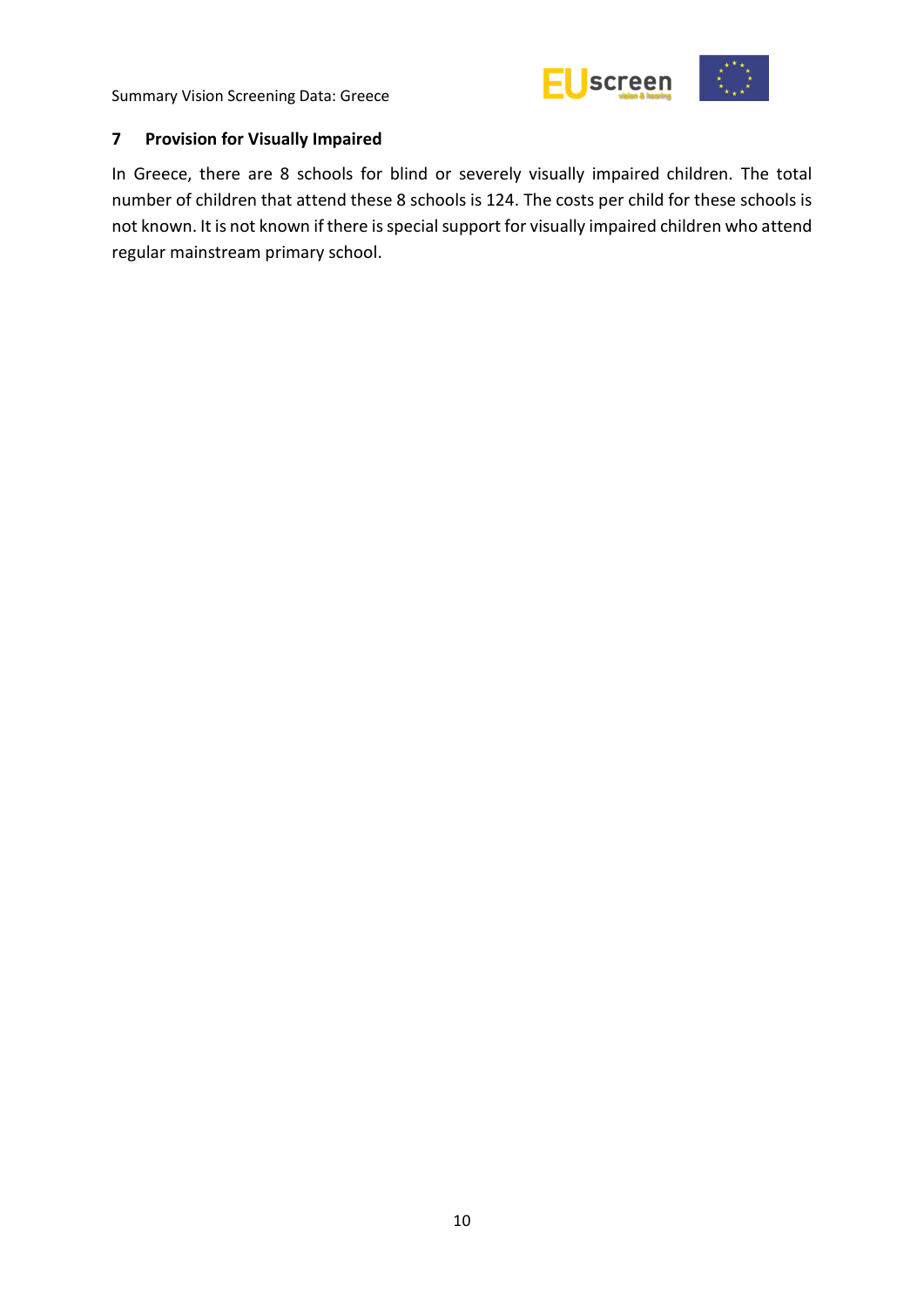

#### <span id="page-16-0"></span>**8 Knowledge of existing screening programme**

<span id="page-16-1"></span>*8.1 Prevalence/Diagnosis* 

No data available.

#### <span id="page-16-2"></span>*8.2 Coverage*

No data available.

#### <span id="page-16-3"></span>*8.3 Screening evaluation*

No data available.

#### *8.4 Treatment success*

Only ophthalmologists prescribe glasses for children aged under 7 years. Other treatment options are decided upon by the ophthalmologist but may include patching and cataract surgery. It is not known if all eligible children are treated. No further data is available.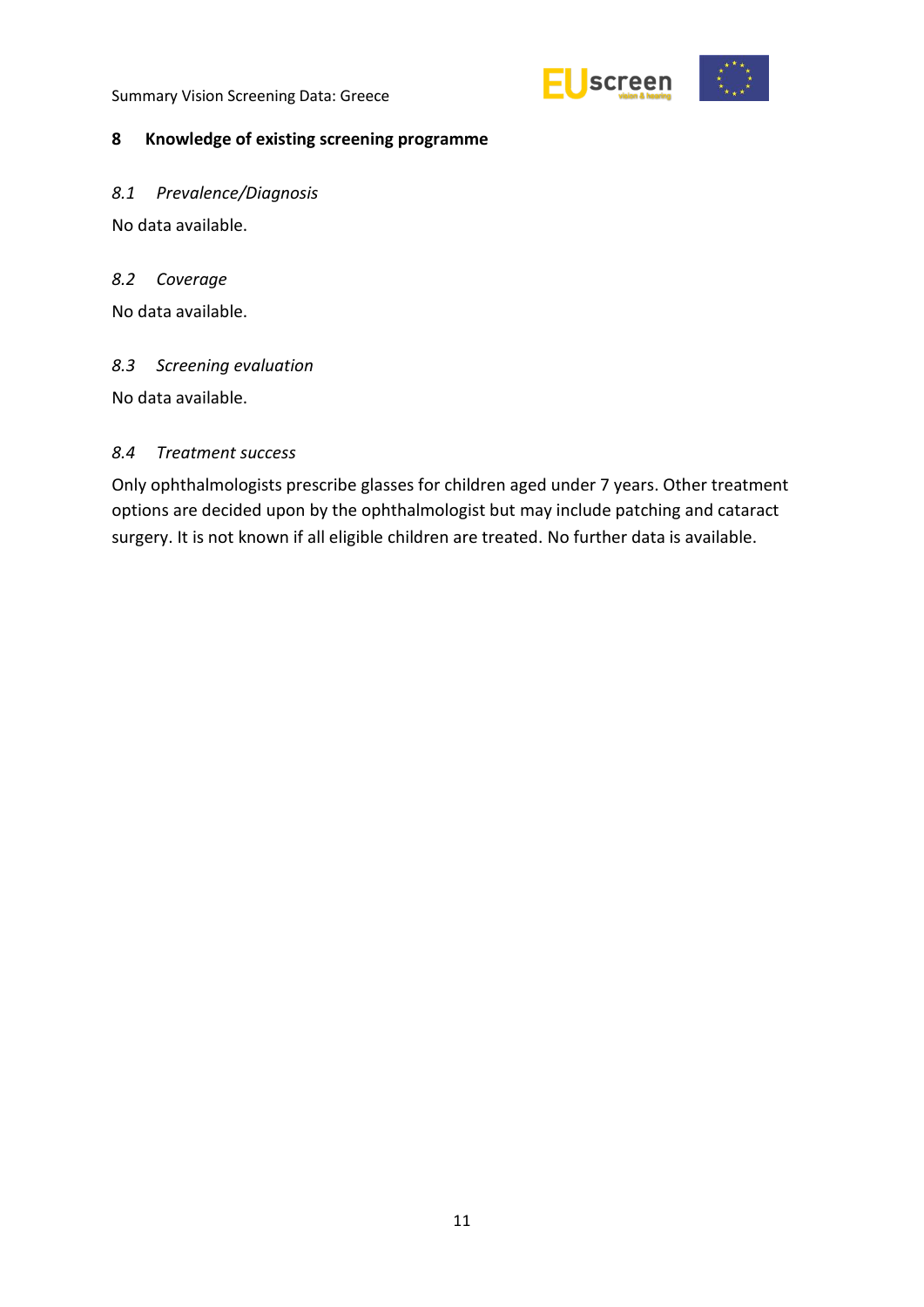

## <span id="page-17-0"></span>**9 Costs of vision screening in children**

<span id="page-17-1"></span>*9.1 Cost of vision screening*  No data available.

<span id="page-17-2"></span>*9.2 Cost of treatment for amblyopia* No data available.

<span id="page-17-3"></span>*9.3 Cost of Treatment for strabismus*  No data available.

<span id="page-17-4"></span>*9.4 Cost of treatment for cataract* No data available.